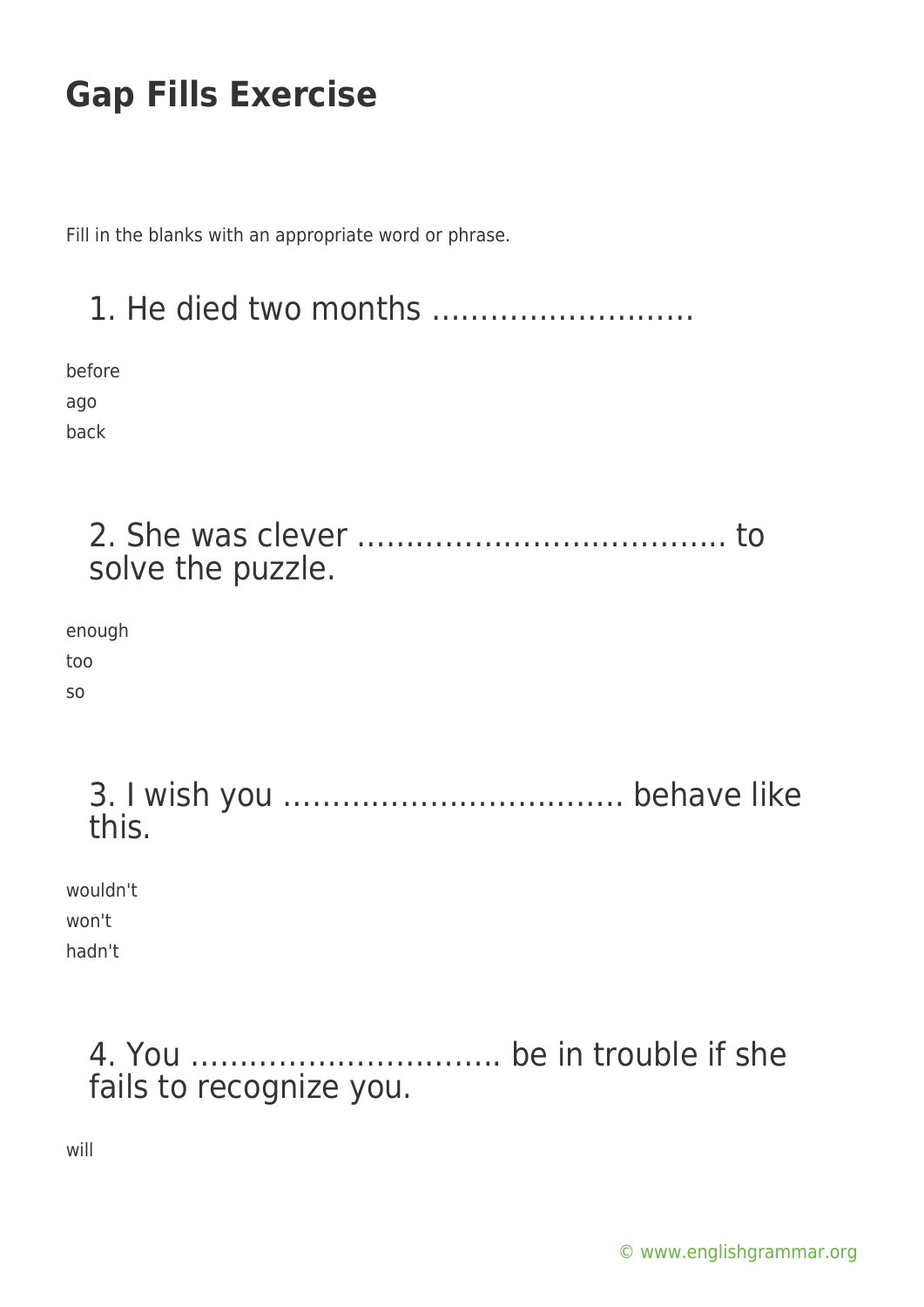would would have

### 5. We ought to invest in health and education …………………………….. infrastructure.

than would rather rather than

> 6. I would rather be a writer ………………………… a doctor.

to than

> 7. Tired ………………………….. she was she went shopping.

though as Either could be used here

8. …………………………………… she was tired, she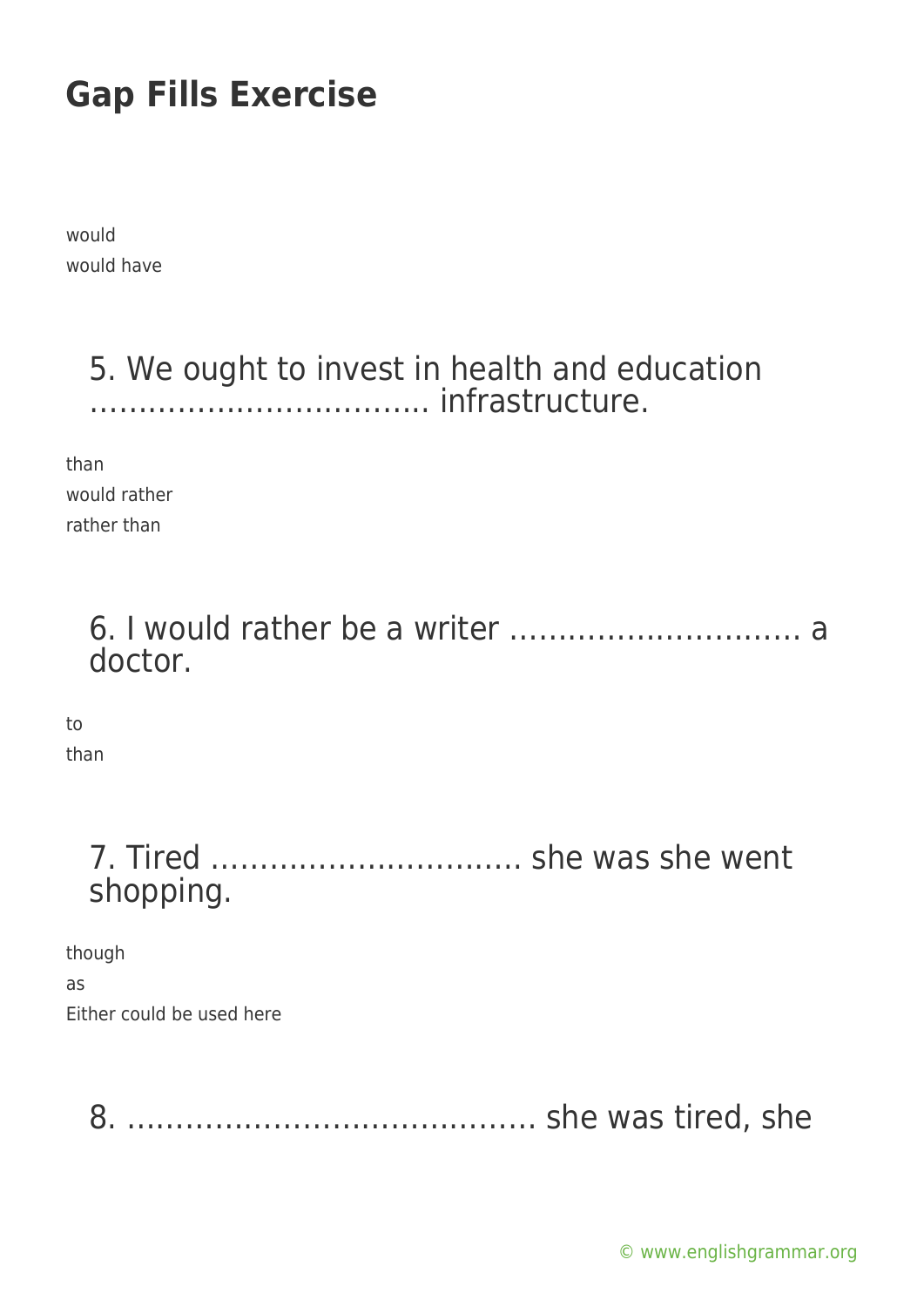### went shopping.

As Though Either could be used here

#### 9. Such was her beauty ………………………. men from far and near came to woo her.

as that Either could be used here

#### 10. Strange ……………………….. it may seem, I don't like music of any kind.

as though Either could be used here

#### 11. If you marry me, I will give you ……………………….. freedom as you want.

as as much more